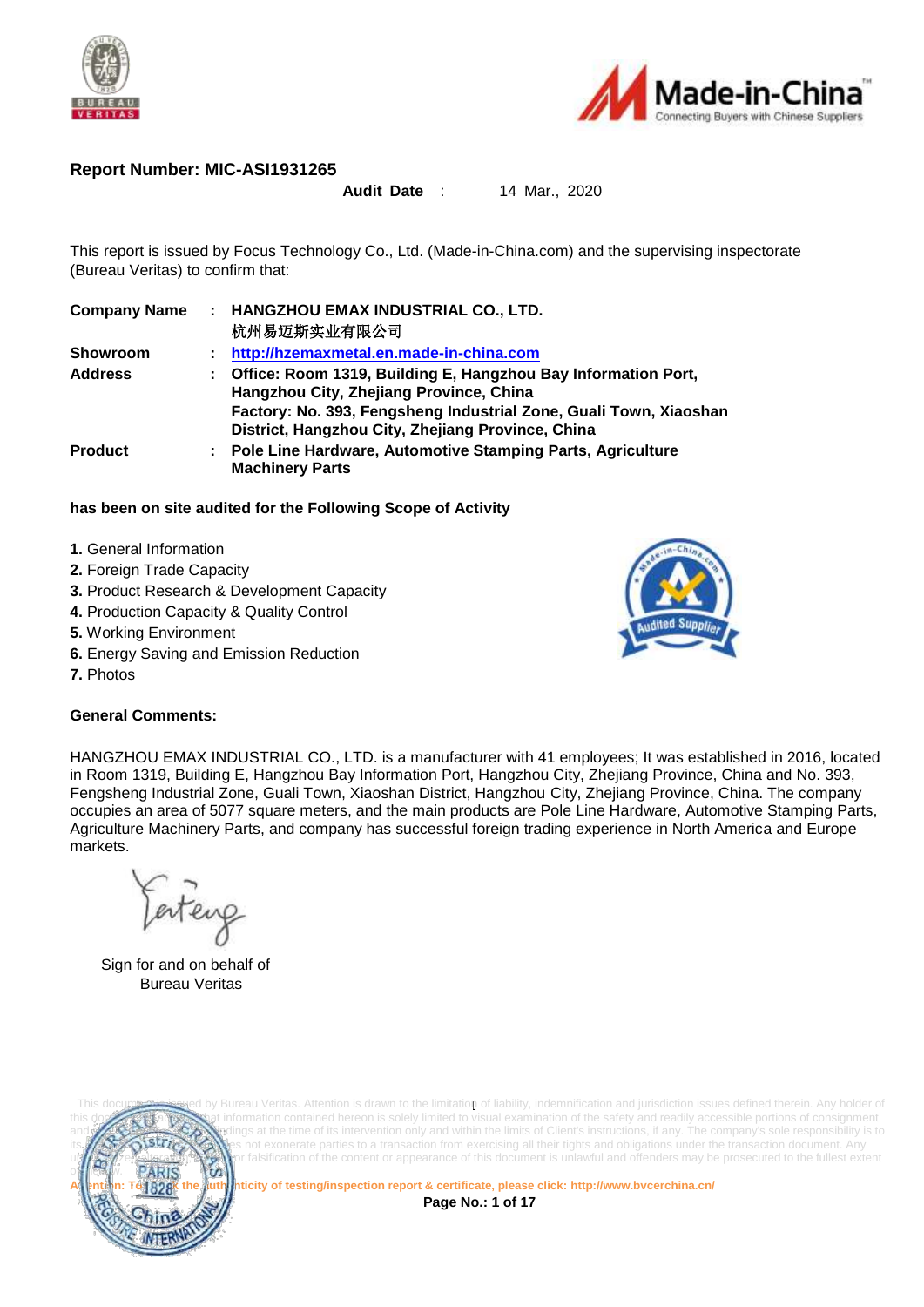



# **SUPPLIER ASSESSMENT REPORT**

| <b>Audited Company   HANGZHOU EMAX INDUSTRIAL CO., LTD.</b><br>杭州易迈斯实业有限公司                                               |
|--------------------------------------------------------------------------------------------------------------------------|
| Audited Site:   Office: Room 1319, Building E, Hangzhou Bay Information Port, Hangzhou City, Zhejiang<br>Province, China |
| Factory: No. 393, Fengsheng Industrial Zone, Guali Town, Xiaoshan District, Hangzhou<br>City, Zhejiang Province, China   |

| <b>Consigner of</b><br><b>Assessment</b> | Made-in-China.com                       |                      | IJ<br>Ⅱ<br>Įμ                                      |
|------------------------------------------|-----------------------------------------|----------------------|----------------------------------------------------|
| <b>Audit Type</b>                        | <b>Initial Audit</b><br>⊠               |                      |                                                    |
|                                          | Re-audit<br>$\mathcal{L}_{\mathcal{A}}$ |                      | <b>INTERNATIONAL PROPERTY OF PERSONAL PROPERTY</b> |
| <b>Audit Date</b>                        | 14 Mar., 2020                           | <b>Verify Report</b> | www.bvcerchina.cn                                  |
| <b>Auditor</b>                           | Vance Wang                              | <b>Reviewed by</b>   | Rosy Cheng                                         |

#### **CONTENTS**

| $\boxtimes$ | <b>Part A: General Information</b>                         |
|-------------|------------------------------------------------------------|
|             | Section 1: Company Overview                                |
|             | Section 2: Human Resources                                 |
|             | <b>Part B: Foreign Trade Capacity</b>                      |
|             | Section 1: Export Overall Situation                        |
|             | Section 2: Export Business Capacity                        |
|             | Section 3: Supplier Management                             |
|             | Section 4: After-sales Service Capacity                    |
| $\boxtimes$ | <b>Part C: Product Research &amp; Development Capacity</b> |
|             | Section 1: Product Research & Development Capacity         |
|             | Part D: Management System and Product Certification        |
|             | Section 1: Management System(s) and Product Certification  |
| ⊠           | <b>Part E: Production Capacity &amp; Quality Control</b>   |
|             | Section 1: Production Capacity Section                     |
|             | Section 2: Production Process Control                      |
|             | <b>Part F: Financial Position</b>                          |
|             | Section 1: Financial Data                                  |
|             | Section 2: Key Performance Indications                     |
|             | Section 3: Banking                                         |
|             | Section 4: Product Insurance                               |
|             | $\boxtimes$ Part G: Working Environment                    |
|             | Section 1: Working Environment                             |
| $\boxtimes$ | <b>Part H: Energy Saving and Emission Reduction</b>        |
|             | Section 1: Environmental Management                        |
|             | Section 2: Water, Gas and Noise Control                    |
|             | Part I: Industry Information                               |
|             | Section 1: Industry Information                            |
| M           | <b>Part J: Photos</b>                                      |
|             | Section 1: Photos of Documents                             |
|             | Section 2: Photos of Company                               |



This document is is in the limitation of liability, indemnification and jurisdiction issues defined therein. Any holder of this document this document is sulled to visual examination of the safety and readily accessible po this document is advised that information contained hereon is solely limited to visual examination of the safety and readily accessible portions of consignment and reflects the time of its intervention only and within the limits of Client's instructions, if any. The company's sole responsibility is to **strictler** the transaction document. Any not exonerate parties to a transaction from exercising all their tights and obligations under the transaction document. Any unaution,  $\binom{5}{10}$  or falsification of the content or appearance of this document is unlawful and offenders may be prosecuted to the fullest extent  $\overline{\text{PARIS}}$ 

**Page No.: 2 of 17**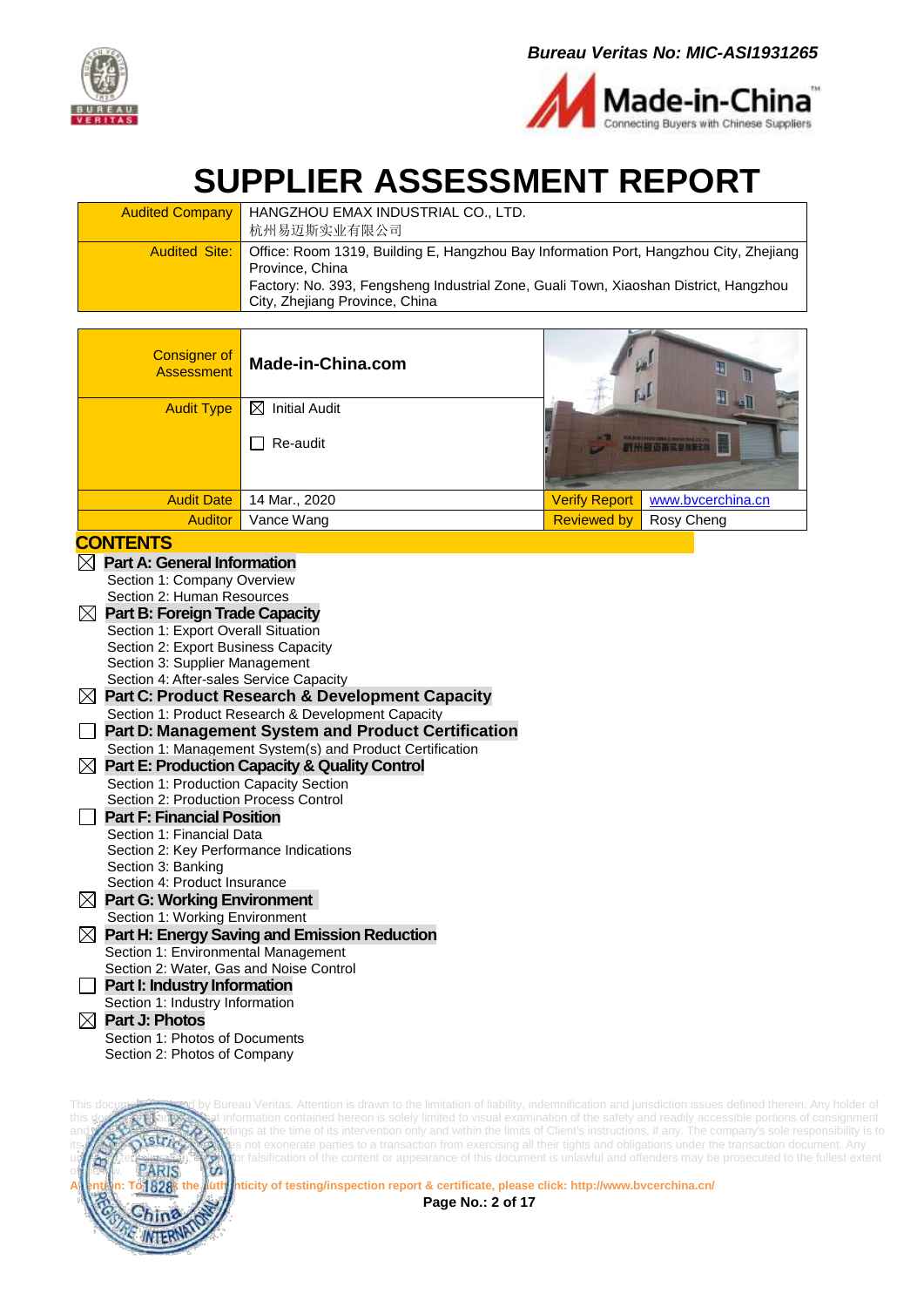



## **Part A: General Information**

#### <span id="page-2-1"></span><span id="page-2-0"></span>**Section 1: Company Overview**

| 1.1 Legal Validity                                                                            |                                                                                                                                                                                                                                                                                                                                                                                                                                                                                                                                                                                                                                                              |                        |                    |  |
|-----------------------------------------------------------------------------------------------|--------------------------------------------------------------------------------------------------------------------------------------------------------------------------------------------------------------------------------------------------------------------------------------------------------------------------------------------------------------------------------------------------------------------------------------------------------------------------------------------------------------------------------------------------------------------------------------------------------------------------------------------------------------|------------------------|--------------------|--|
| Does the company have a valid<br>business license?                                            | $\Box$ Others<br>$\boxtimes$ Yes $\Box$ No                                                                                                                                                                                                                                                                                                                                                                                                                                                                                                                                                                                                                   | Registration<br>Number | 91330109MA27Y77062 |  |
| Year of established                                                                           | 15 Jul., 2016                                                                                                                                                                                                                                                                                                                                                                                                                                                                                                                                                                                                                                                | Valid Date             | Long Term Valid    |  |
| Registered address                                                                            | Shencun Village, Daicun Town, Xiaoshan District, Hangzhou City, Zhejiang Province,<br>China                                                                                                                                                                                                                                                                                                                                                                                                                                                                                                                                                                  |                        |                    |  |
| Actual address                                                                                | Office: Room 1319, Building E, Hangzhou Bay Information Port, Hangzhou City,<br>Zhejiang Province, China<br>Factory: No. 393, Fengsheng Industrial Zone, Guali Town, Xiaoshan District,<br>Hangzhou City, Zhejiang Province, China                                                                                                                                                                                                                                                                                                                                                                                                                           |                        |                    |  |
| Does the company in abnormal<br>operation status list of industrial<br>and commercial bureau? | No                                                                                                                                                                                                                                                                                                                                                                                                                                                                                                                                                                                                                                                           |                        |                    |  |
| Registered capital                                                                            | RMB 5800000                                                                                                                                                                                                                                                                                                                                                                                                                                                                                                                                                                                                                                                  |                        |                    |  |
| Name of legal representative                                                                  | Ms. Jie Li                                                                                                                                                                                                                                                                                                                                                                                                                                                                                                                                                                                                                                                   |                        |                    |  |
| <b>Business scope</b>                                                                         | Industrial investment; distribution: steel products, hardware products, iron stamping<br>parts, welding parts, metal structure parts, machinery, electrical equipment parts,<br>metal tools, automobile stamping parts, trailer parts (traction device), electric bicycle,<br>luggage, agricultural machinery parts, metal furniture parts, plastic products, sports<br>equipment and accessories, mechanical parts, sanitary ware Import and export of<br>goods and technology;)(for projects subject to approval according to law, business<br>activities can be carried out only after approval by relevant departments)<br>Remark: excluding production. |                        |                    |  |
| <b>1.2 Basic Information</b>                                                                  |                                                                                                                                                                                                                                                                                                                                                                                                                                                                                                                                                                                                                                                              |                        |                    |  |
| Contact person                                                                                | Mr. Peter Zhang                                                                                                                                                                                                                                                                                                                                                                                                                                                                                                                                                                                                                                              |                        |                    |  |
| Phone number                                                                                  | 0086-15057111391,<br>0086-571-83737375                                                                                                                                                                                                                                                                                                                                                                                                                                                                                                                                                                                                                       | Fax number             | 0086-571-82588378  |  |
| URL/Web address                                                                               | http://hzemaxmetal.en.made-in-china.com                                                                                                                                                                                                                                                                                                                                                                                                                                                                                                                                                                                                                      |                        |                    |  |
| Company type                                                                                  | Manufacturer<br>$\Box$ Trading Company<br>$\mathsf{L}$<br>$\boxtimes$ Combined<br><b>Group Corporation</b>                                                                                                                                                                                                                                                                                                                                                                                                                                                                                                                                                   |                        |                    |  |
| Type of ownership                                                                             | Public Company<br>Foreign joint venture<br>$\boxtimes$ Limited Company<br>State-Owned<br><b>Private Owner</b><br>Wholly foreign-owned enterprises                                                                                                                                                                                                                                                                                                                                                                                                                                                                                                            |                        |                    |  |
| Associated<br>company                                                                         | No associated company                                                                                                                                                                                                                                                                                                                                                                                                                                                                                                                                                                                                                                        |                        |                    |  |
| Products manufactured / sold<br>scope                                                         | Pole Line Hardware, Automotive Stamping Parts, Agriculture Machinery Parts                                                                                                                                                                                                                                                                                                                                                                                                                                                                                                                                                                                   |                        |                    |  |



This document issues defined the Bureau Veritas. Attention is drawn to the limitation of liability, indemnification and jurisdiction issues defined therein. Any holder of this documents information contained hereon is solely limited to visual examination of the safety and readily accessible portions of consignment and **reflects the Company's sole responsibility is to** and the time of its intervention only and within the limits of Client's instructions, if any. The company's sole responsibility is to its **LAV AND STUGAN** es not exonerate parties to a transaction from exercising all their tights and obligations under the transaction document. Any und a straight the stration, the vior falsification of the content or appearance of this document is unlawful and offenders may be prosecuted to the fullest extent

**Attention: To check the authenticity of testing/inspection report & certificate, please click[: http://www.bvcerchina.cn/](http://www.bvcerchina.cn/)**

**Page No.: 3 of 17**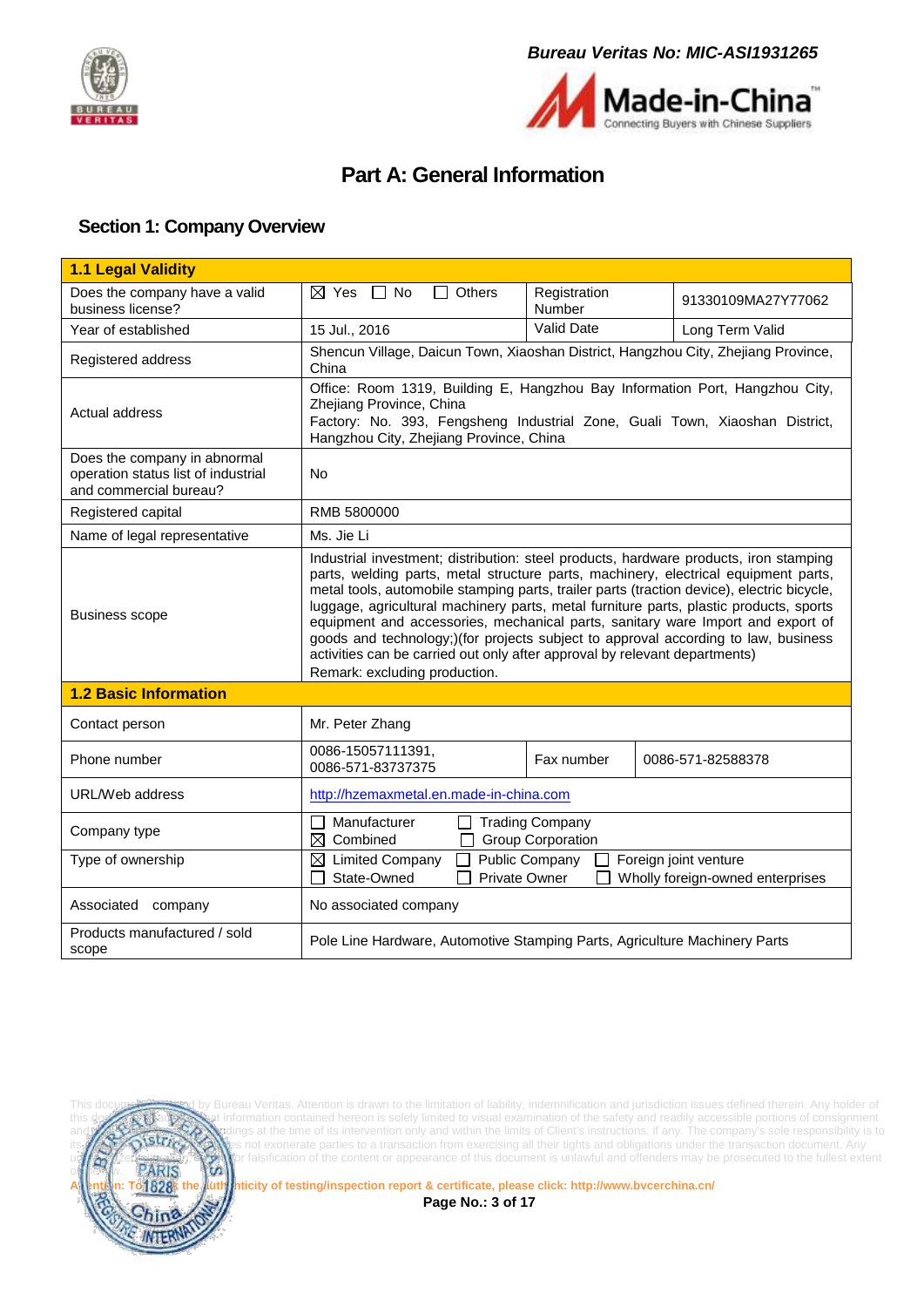



#### **1.3 Company Building Information**

According to:

 $\Box$  Land certificate  $\Box$  Real estate certificate  $\Box$  Lease agreement  $\Box$  Observation Estimated on site

The company area 5077 square meters

The land occupies Nil square meters.

The offices occupy 77 square meters.

The workshops occupy 5000 square meters.



This document is used by Bureau Veritas. Attention is drawn to the limitation of liability, indemnification and jurisdiction issues defined therein. Any holder of this document is advised that information contained hereon is solely limited to visual examination of the safety and readily accessible portions of consignment and reflects the time of its intervention only and within the limits of Client's instructions, if any. The company's sole responsibility is to **strick the company**'s sole responsibility is to **strick the structure** of the not exonerate parties to a transaction from exercising all their tights and obligations under the transaction document. Any unauthorized alteration of the content or appearance of this document is unlawful and offenders may be prosecuted to the fullest extent<br>PARIS

**Attention: To check the authenticity of testing/inspection report & certificate, please click[: http://www.bvcerchina.cn/](http://www.bvcerchina.cn/) Page No.: 4 of 17**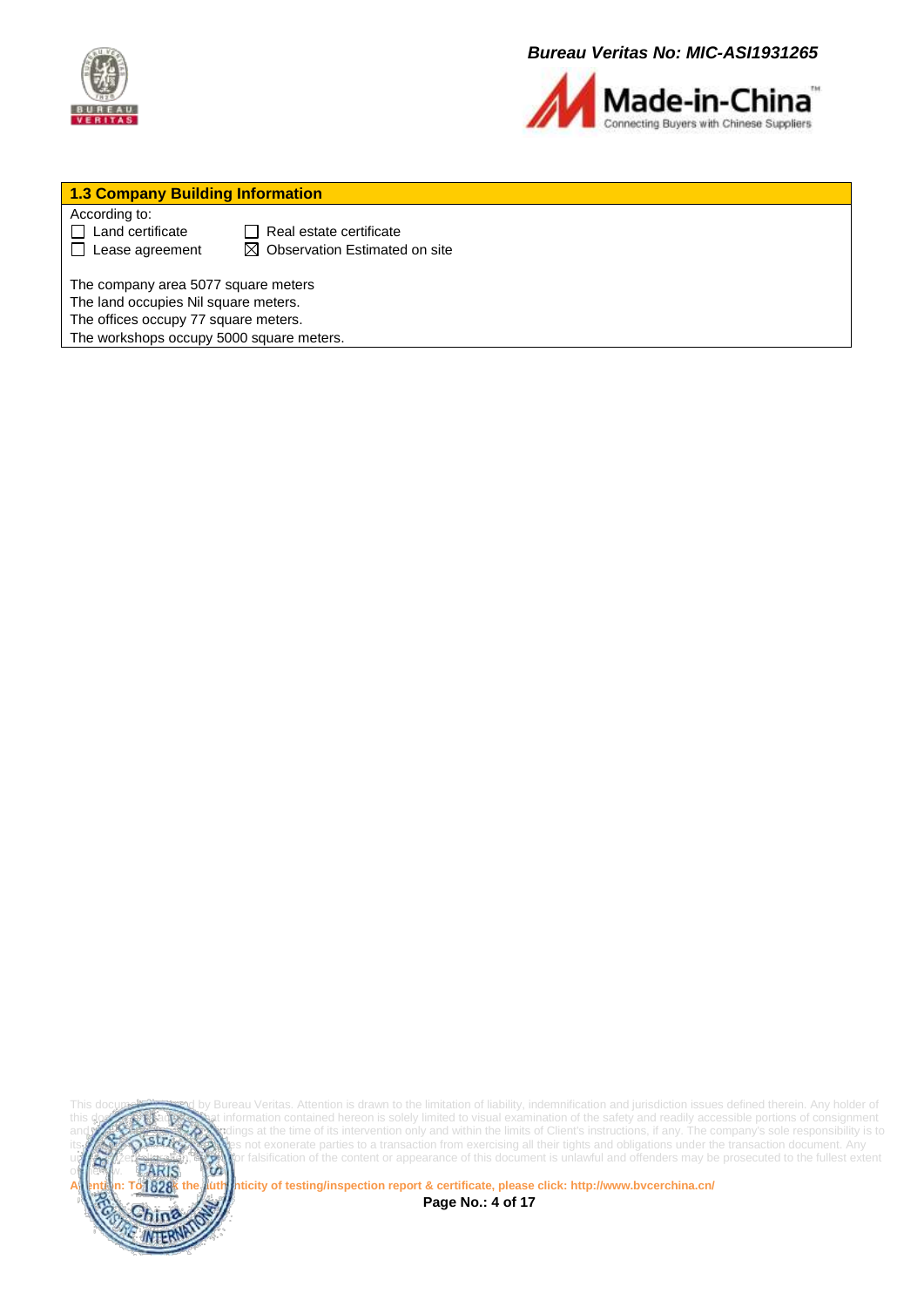



#### <span id="page-4-0"></span>**Section 2: Human Resources**

| <b>2.1 Company Chart</b>                     |                                             |                         |                    |                                                         |  |
|----------------------------------------------|---------------------------------------------|-------------------------|--------------------|---------------------------------------------------------|--|
|                                              | $\mid$ C $\mid$<br>B                        | A<br>Е.<br>$\mathsf{D}$ | F                  |                                                         |  |
| 2.2 Explanation of Code and Employee Details |                                             |                         |                    |                                                         |  |
| Code                                         |                                             | <b>Department</b>       |                    | <b>Number of employees</b>                              |  |
| A                                            | General Manager                             |                         |                    | 1                                                       |  |
| B                                            | 5<br>Sales Department                       |                         |                    |                                                         |  |
| $\mathsf{C}$                                 | 30<br><b>Production Department</b>          |                         |                    |                                                         |  |
| D                                            | $\mathbf{1}$<br><b>Financial Department</b> |                         |                    |                                                         |  |
| E                                            | $\mathbf{1}$<br>QC Department               |                         |                    |                                                         |  |
| F                                            | 3<br>Research and Development Department    |                         |                    |                                                         |  |
|                                              |                                             |                         | Number in total:   | 41                                                      |  |
| 2.3 Key Staff                                |                                             |                         |                    |                                                         |  |
| <b>Title</b>                                 | <b>Full name</b>                            | <b>Education</b>        |                    | Working experience for this trade /<br>total experience |  |
| Sales Manager                                | Mr. Peter Zhang                             | University              | 12 Years /12 Years |                                                         |  |

Remark: Above information of key staff was based on interview with company representative.



Bureau Veritas. Attention is drawn to the limitation of liability, indemnification and jurisdiction issues defined therein. Any holder of this document is advised that information contained hereon is solely limited to visual examination of the safety and readily accessible portions of consignment lings at the time of its intervention only and within the limits of Client's instructions, if any. The company's sole responsibility is to its **LAV AND STUGAN** es not exonerate parties to a transaction from exercising all their tights and obligations under the transaction document. Any und a straight the stration, the vior falsification of the content or appearance of this document is unlawful and offenders may be prosecuted to the fullest extent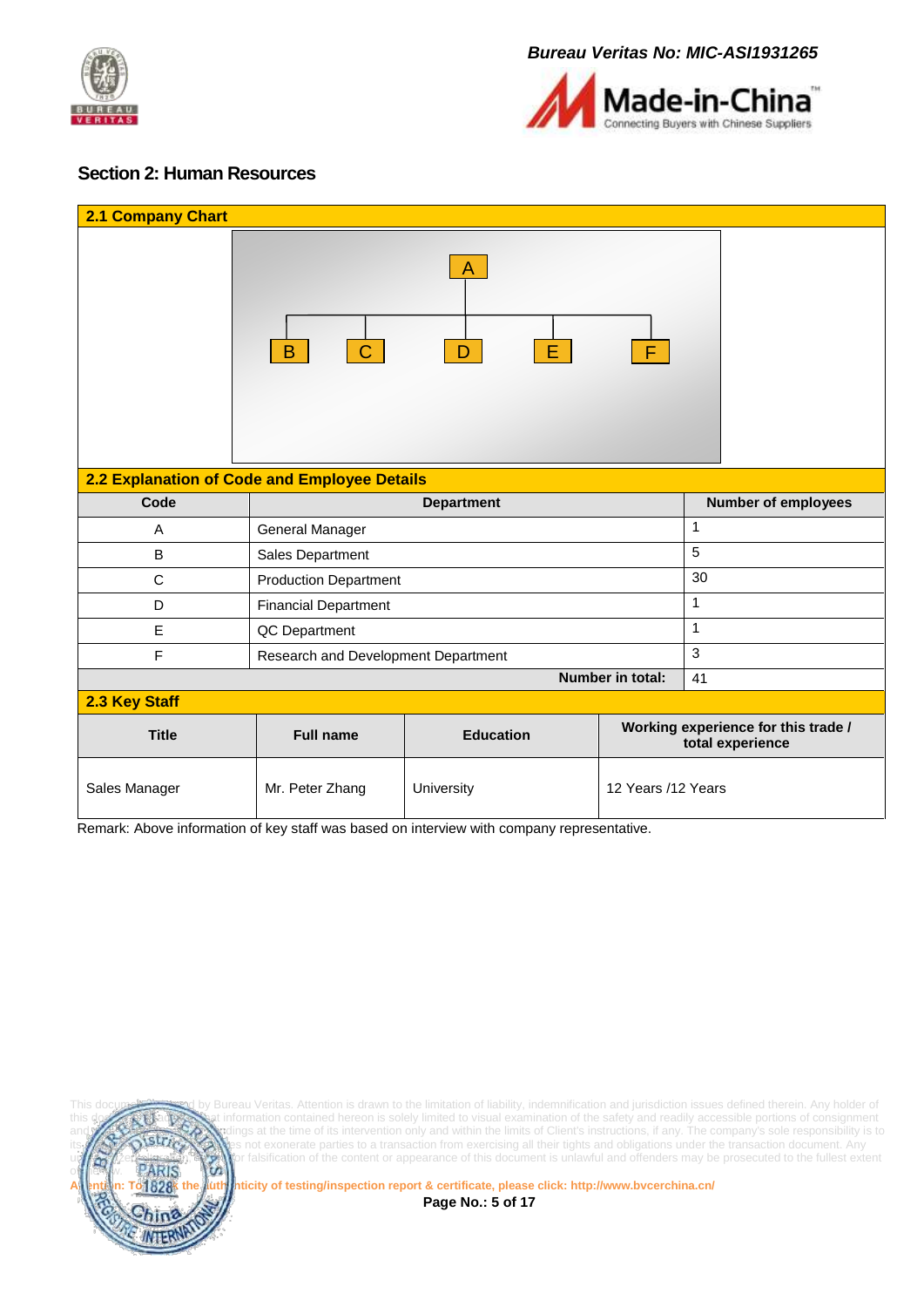



# **Part B: Foreign Trade Capacity**

### <span id="page-5-1"></span><span id="page-5-0"></span>**Section 1: Export Overall Situation**

| <b>1.1 Export Overall Situation</b>                                      |                                                                                                                             |
|--------------------------------------------------------------------------|-----------------------------------------------------------------------------------------------------------------------------|
| Does the company have a valid Import and Export license?                 | ⊠<br>Yes<br>No.                                                                                                             |
| The import and export enterprise code.                                   | 91330109MA27Y77062                                                                                                          |
| The number of foreign trading staff with relevant trading<br>experience. | within 1 year staff<br>1-5 years 3 staffs<br>$\bowtie$<br>6-10 years staff<br>over 10 years 2 staffs<br>⊠<br>Total 5 staffs |
| The language freely used by foreign trade staff                          | $\boxtimes$ English<br>others:<br>$\mathbf{L}$                                                                              |
| Annual revenue of previous year                                          | RMB 16000000                                                                                                                |
| Annual export revenue of previous year                                   | USD 2300000                                                                                                                 |
| Estimated export revenue for this year.                                  | RMB 30000000                                                                                                                |
| Overseas agent / branch                                                  | ⊠<br>No<br>Yes                                                                                                              |
| Nearest port                                                             | Ningbo Port                                                                                                                 |
| Acceptable quotation terms                                               | ⊠<br>⊠<br><b>FOB</b><br><b>CIF</b><br><b>CFR</b>                                                                            |
| Acceptable payment terms                                                 | ⊠<br>⊠<br>LC.<br>T/T<br>D/P<br>PayPal<br>$\mathbf{I}$<br>Western Union<br>Small-amount payment                              |
| Average lead time (Peak Season)                                          | ⊠<br>2-3 months<br>within 15 workday<br>one month<br>4-6 months<br>6-12 months<br>more time                                 |
| Average lead time (Off Season)                                           | within 15 workday<br>2-3 months<br>$\bowtie$<br>one month<br>4-6 months<br>6-12 months<br>more time                         |

#### <span id="page-5-2"></span>**Section 2: Export Business Capacity**

| 2.1 Market Distribution (please list top three areas) |                                                                                      |                    |  |  |
|-------------------------------------------------------|--------------------------------------------------------------------------------------|--------------------|--|--|
| <b>Market</b>                                         | <b>Main Product</b>                                                                  | <b>Main client</b> |  |  |
| $\boxtimes$ North America                             | Pole Line Hardware, Automotive Stamping Parts,<br><b>Agriculture Machinery Parts</b> | Confidential       |  |  |
| $\boxtimes$ Europe                                    | Pole Line Hardware, Automotive Stamping Parts,<br><b>Agriculture Machinery Parts</b> | Confidential       |  |  |



Bureau Veritas. Attention is drawn to the limitation of liability, indemnification and jurisdiction issues defined therein. Any holder of this document is advised that information contained hereon is solely limited to visual examination of the safety and readily accessible portions of consignment lings at the time of its intervention only and within the limits of Client's instructions, if any. The company's sole responsibility is to not exonerate parties to a transaction from exercising all their tights and obligations under the transaction document. Any elteration,  $\sum$  or falsification of the content or appearance of this document is unlawful and offenders may be prosecuted to the fullest extent<br>PARIS

**Attention: To check the authenticity of testing/inspection report & certificate, please click[: http://www.bvcerchina.cn/](http://www.bvcerchina.cn/)**

**Page No.: 6 of 17**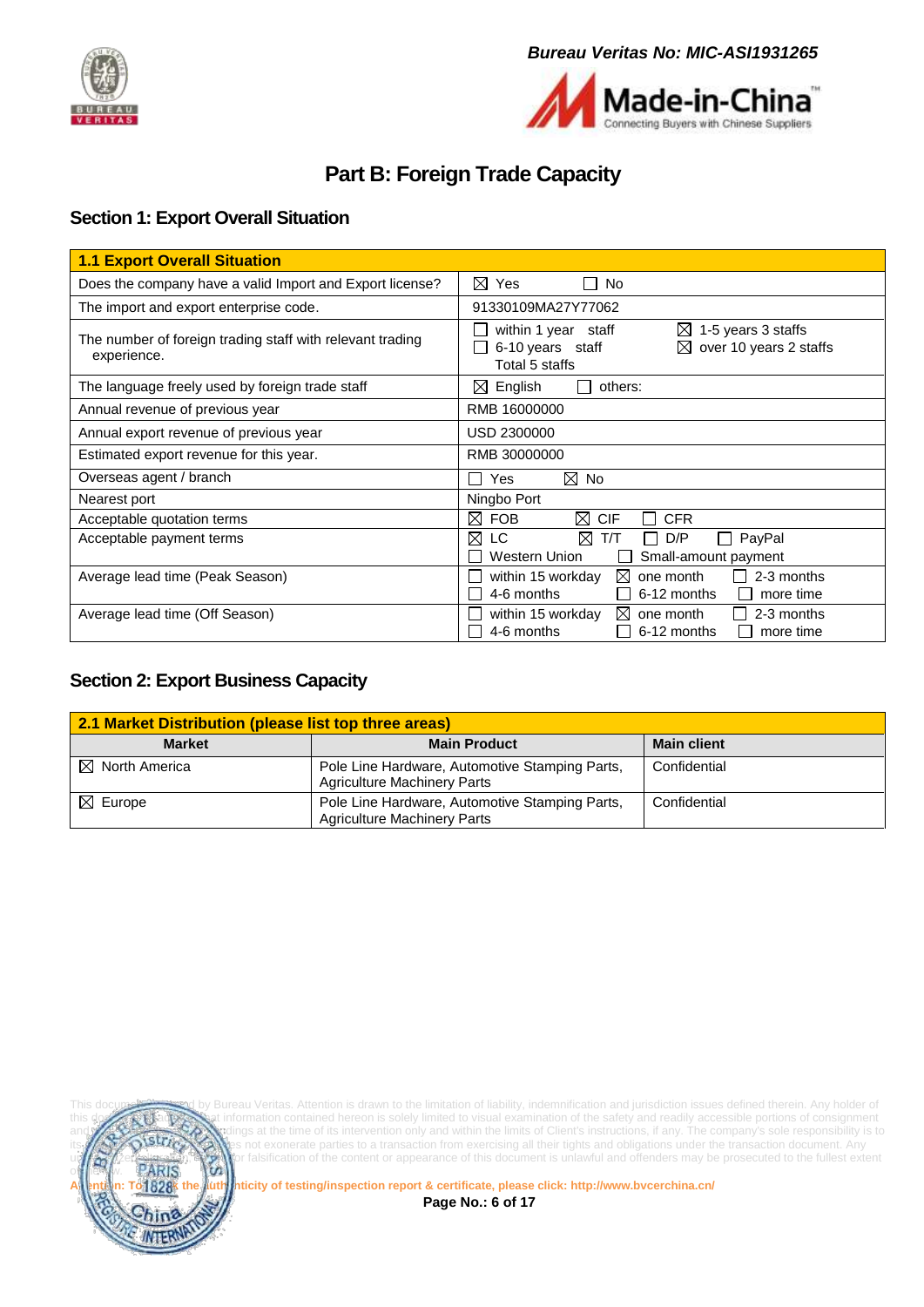



#### <span id="page-6-0"></span>**Section 3: Supplier Management**

| <b>3.1 Supplier Management</b> |                                                                                              |                                                                                                                                                                                                                     |  |  |  |
|--------------------------------|----------------------------------------------------------------------------------------------|---------------------------------------------------------------------------------------------------------------------------------------------------------------------------------------------------------------------|--|--|--|
| <b>Item</b>                    | <b>Content</b>                                                                               | <b>Observations /Comments</b>                                                                                                                                                                                       |  |  |  |
|                                | Does the company establish and implement<br>an effective suppliers' assessment<br>procedure? | Have the written procedures and followed records<br>Have the written procedures but no records<br>Have relevant records without written procedure<br>$\boxtimes$ No written procedures or followed records<br>Other |  |  |  |
| $\overline{2}$                 | Does the company have an updated list of<br>approved suppliers?                              | The approved suppliers list was updated in<br>Have the written suppliers without approved signature or<br>date.<br>$\boxtimes$ Provided some suppliers names<br>$\Box$ No approved suppliers list<br>Other          |  |  |  |

#### <span id="page-6-1"></span>**Section 4: After-sales Service Capacity**

| <b>4.1 After-sales Service Capacity</b> |                                                                                                                                                                                                                                         |                                                                                                                                                                                                                                                 |  |  |  |
|-----------------------------------------|-----------------------------------------------------------------------------------------------------------------------------------------------------------------------------------------------------------------------------------------|-------------------------------------------------------------------------------------------------------------------------------------------------------------------------------------------------------------------------------------------------|--|--|--|
| <b>Item</b>                             | <b>Content</b>                                                                                                                                                                                                                          | <b>Observations /Comments</b>                                                                                                                                                                                                                   |  |  |  |
|                                         | Is there a procedure to conduct random<br>product inspection after final packaging in<br>place?                                                                                                                                         | Have clear standards and written inspection records<br>$\mathbf{I}$<br>No written standards but had inspection reports<br>$\bowtie$<br>Have the procedures but no inspection records<br>It's not necessary to carry out the inspection<br>Other |  |  |  |
| 2                                       | Is there a clear procedure for handling<br>customer complaints?                                                                                                                                                                         | Has the clear procedure and followed records<br>Has the procedure but no written records.<br>No written procedures or records.<br>Other                                                                                                         |  |  |  |
| 3                                       | Can the finished/packaged product be traced<br>by lot identification to the appropriate raw<br>materials test reports?                                                                                                                  | Have the procedures to trace the raw materials.<br>⊠<br>Can trace main materials<br>Can trace production date.<br>Can't trace products<br>Other                                                                                                 |  |  |  |
| 4                                       | Are corrective & preventive actions<br>mechanism established and implemented<br>effectively (including the suppliers/<br>sub-contractors control, incoming inspection,<br>process control, final inspection and customer<br>complaint)? | Has the clear procedure and followed records<br>Has the procedure but no written records.<br>No written procedures or records.<br>⊠<br>$\mathsf{L}$<br>Other                                                                                    |  |  |  |



This document issued by Bureau Veritas. Attention is drawn to the limitation of liability, indemnification and jurisdiction issues defined therein. Any holder of this documents information contained hereon is solely limited to visual examination of the safety and readily accessible portions of consignment and **reflects the Company's sole responsibility is to** and the time of its intervention only and within the limits of Client's instructions, if any. The company's sole responsibility is to istrice Client and this document and this document and their tights and obligations under the transaction document. Any unauthorized alteration of the content or appearance of this document is unlawful and offenders may be prosecuted to the fullest extent<br>PARIS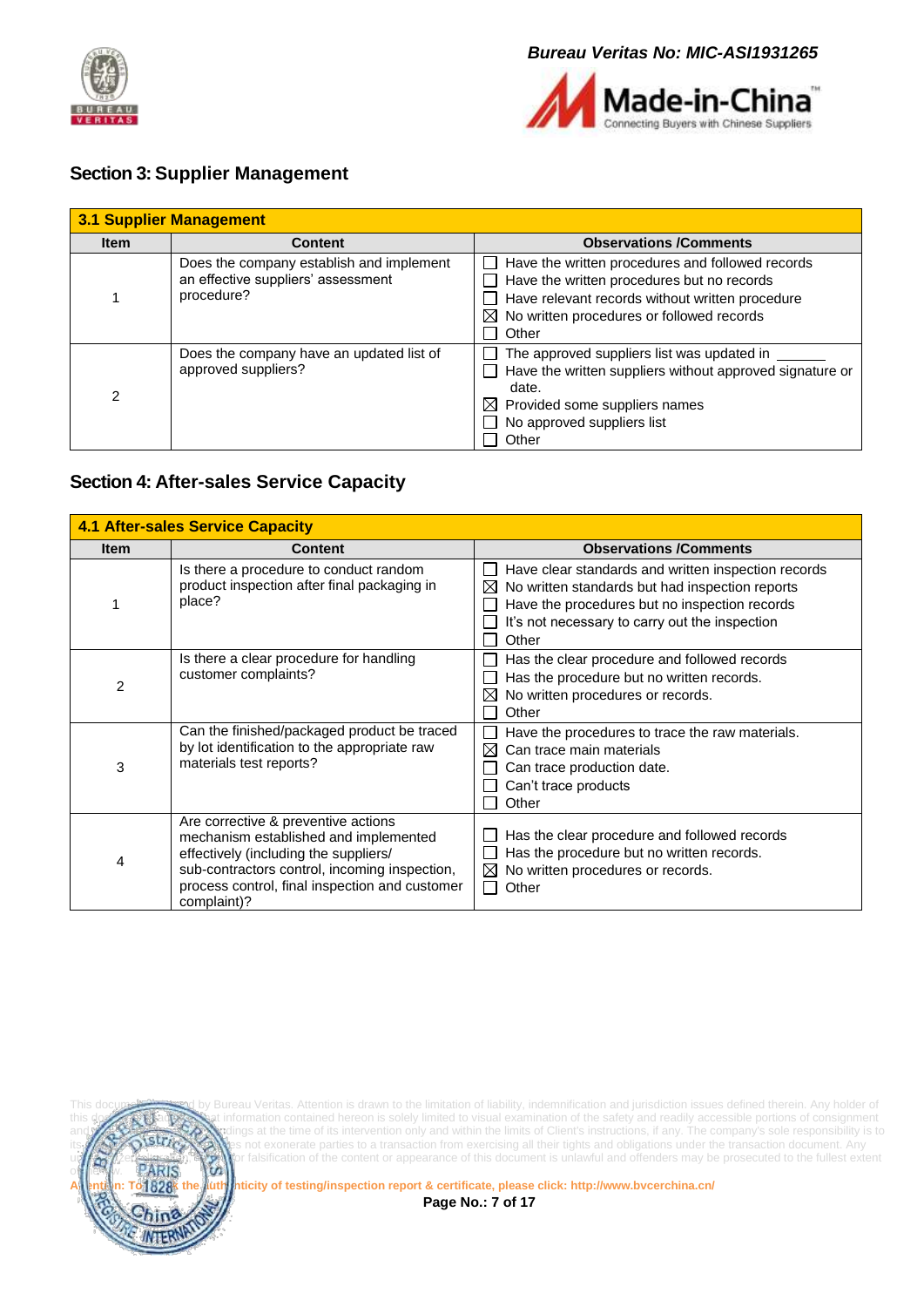



# **Part C: Product Research & Development Capacity**

<span id="page-7-0"></span>

| 1.1 Product Research & Development Capacity                                                                                                                                                                  |                                                                                                                      |  |  |  |  |
|--------------------------------------------------------------------------------------------------------------------------------------------------------------------------------------------------------------|----------------------------------------------------------------------------------------------------------------------|--|--|--|--|
| The amount of R&D and relevant working experience.                                                                                                                                                           | within 1 year staff<br>1-5 years staff<br>$\boxtimes$ over 10 years 3 staff<br>6-10 years staff<br>Total 3 engineers |  |  |  |  |
| Technology engineers were responsible for confirming<br>customer's request, providing technical support for production<br>What is the main job responsibility for R&D engineers?<br>and after-sales service. |                                                                                                                      |  |  |  |  |
| Is there any relevant design input, output, review,<br>verification and validation documentation available for<br>auditor to review?                                                                         | No. No information is provided on the scene                                                                          |  |  |  |  |
| Is there any special software or instrument used by the R&D<br>staffs during the design process of new products?<br>If yes, please list the main software or instrument.                                     | Yes. Auto CAD, Solidworks.                                                                                           |  |  |  |  |
| Does the company have an effective design change control<br>procedure in place?                                                                                                                              | No. No information is provided on the scene                                                                          |  |  |  |  |
| Please list the patent certificates and qualification license.                                                                                                                                               | N/A                                                                                                                  |  |  |  |  |



This document issued by Bureau Veritas. Attention is drawn to the limitation of liability, indemnification and jurisdiction issues defined therein. Any holder of this documents information contained hereon is solely limited to visual examination of the safety and readily accessible portions of consignment and **reflects the Company's sole responsibility is to** and the time of its intervention only and within the limits of Client's instructions, if any. The company's sole responsibility is to istrice Client and this document and this document with the main the main of curricular material constant the transaction document. Any unauthorized alteration of the content or appearance of this document is unlawful and offenders may be prosecuted to the fullest extent<br>PARIS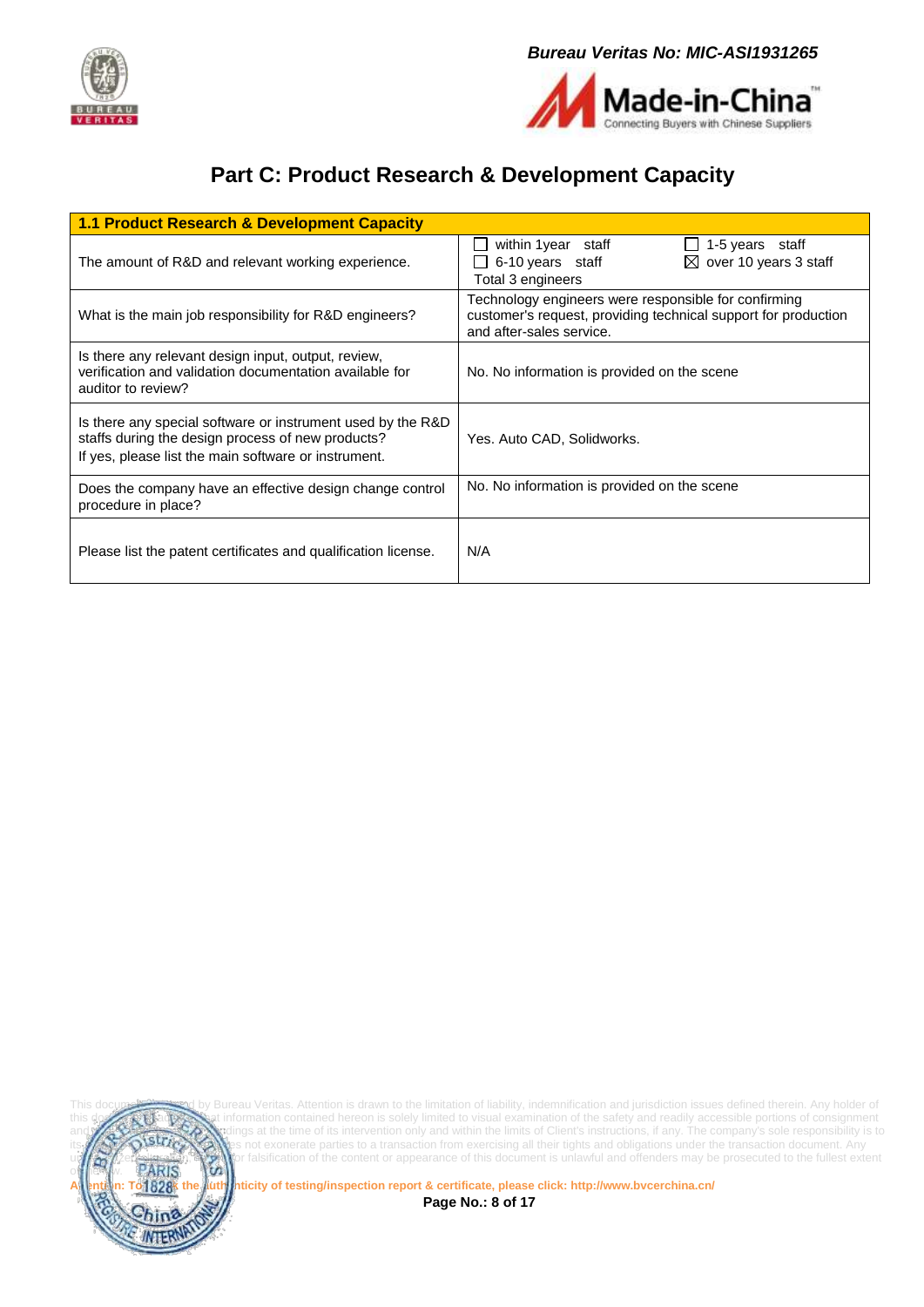



# **Part E: Production Capacity & Quality Control**

#### <span id="page-8-1"></span><span id="page-8-0"></span>**Section 1: Production Capacity**

| <b>1.1 Production Workflow Chart</b>   |              |                                                       |                    |                               |               |
|----------------------------------------|--------------|-------------------------------------------------------|--------------------|-------------------------------|---------------|
|                                        |              |                                                       |                    |                               |               |
| <b>Raw Materials</b>                   |              | Cutting                                               |                    | Drilling                      |               |
| Lathing<br>Stamping<br>Packing & Store |              |                                                       |                    | Welding                       |               |
|                                        |              | 1.2 Products Situation (Top three Product Categories) |                    |                               |               |
| Product                                | Price range  | Min. order quantity                                   | Top monthly output | <b>Average monthly output</b> | Total in 2019 |
| Pole Line Hardware                     | Confidential | <b>100 PCS</b>                                        | Confidential       | Confidential                  | Confidential  |
| Automotive<br><b>Stamping Parts</b>    | Confidential | <b>100 PCS</b>                                        | Confidential       | Confidential                  | Confidential  |



Bureau Veritas. Attention is drawn to the limitation of liability, indemnification and jurisdiction issues defined therein. Any holder of this document is advised that information contained hereon is solely limited to visual examination of the safety and readily accessible portions of consignment and reflects the Company's sole responsibility is to strain and within the limits of Client's instructions, if any. The company's sole responsibility is to **strain and within the limits of Client's** instructions, if any. T not exonerate parties to a transaction from exercising all their tights and obligations under the transaction document. Any unauthorized alteration of the content or appearance of this document is unlawful and offenders may be prosecuted to the fullest extent<br>**PARIS** 

**Attention: To check the authenticity of testing/inspection report & certificate, please click[: http://www.bvcerchina.cn/](http://www.bvcerchina.cn/)**

**Page No.: 9 of 17**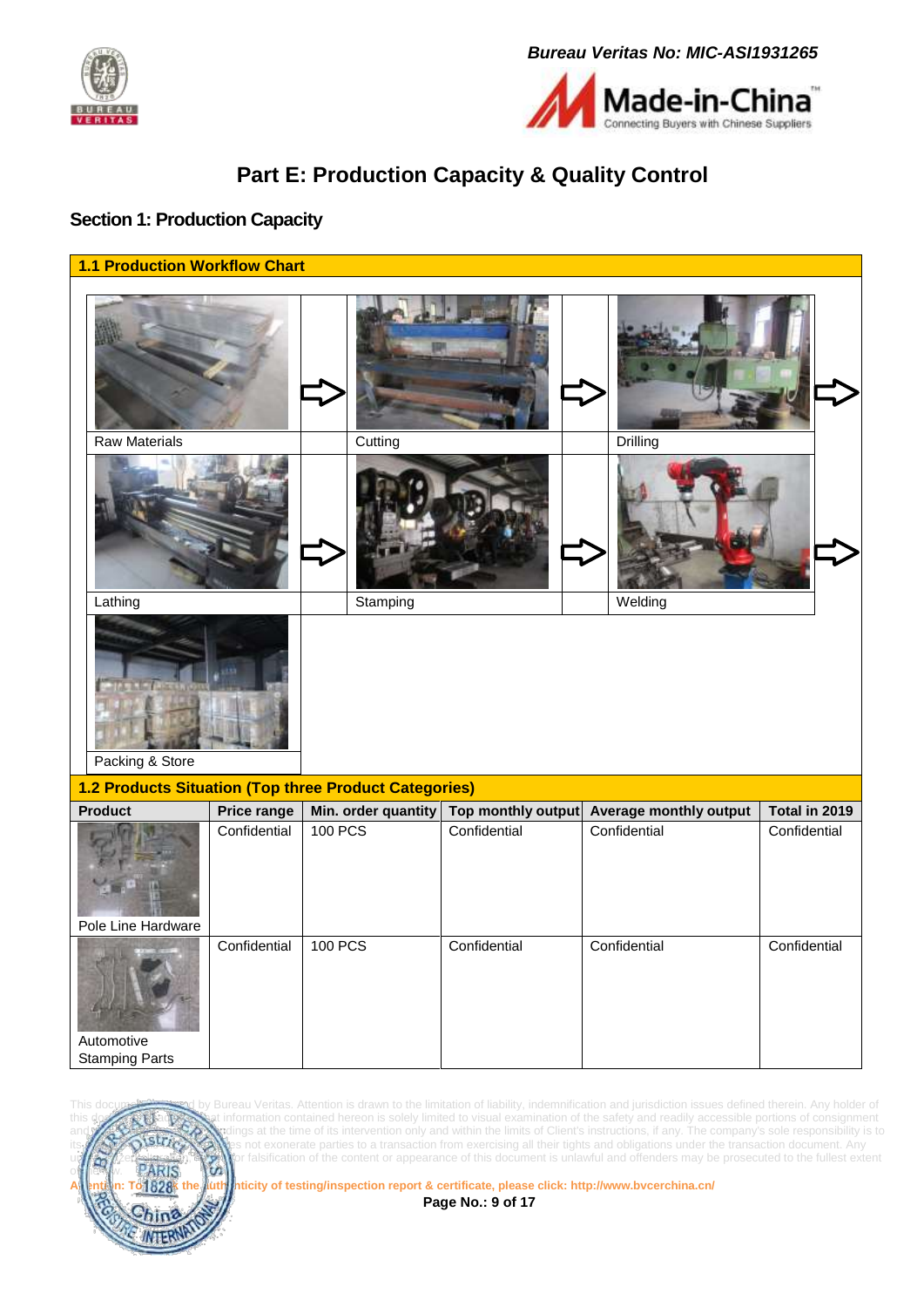



| Agriculture<br><b>Machinery Parts</b> | Confidential                      | <b>100 PCS</b>                                     | Confidential |              | Confidential             | Confidential    |
|---------------------------------------|-----------------------------------|----------------------------------------------------|--------------|--------------|--------------------------|-----------------|
| <b>1.3 Main Facilities</b>            |                                   |                                                    |              |              |                          |                 |
| <b>Picture</b>                        | <b>Facility name</b>              | <b>Brand or</b><br><b>Country/Region of origin</b> |              |              | Target Value/machine*day | Quantity        |
|                                       | Automatic<br><b>Welding Robot</b> | Japan                                              |              | Confidential |                          | $\overline{1}$  |
|                                       | <b>Drilling Facility</b>          | China                                              |              | Confidential |                          | $\overline{5}$  |
|                                       | <b>Lathing Facility</b>           | China                                              |              | Confidential |                          | $\overline{c}$  |
|                                       | <b>Printting Facility</b>         | China                                              |              | Confidential |                          | $\mathbf{1}$    |
|                                       | <b>Stamping Facility</b>          | China                                              |              | Confidential |                          | $\overline{70}$ |



This document is is in the limitation of liability, indemnification and jurisdiction issues defined therein. Any holder of this document this document is sulled to visual examination of the safety and readily accessible po this documents information contained hereon is solely limited to visual examination of the safety and readily accessible portions of consignment and **reflects the Company's sole responsibility is to** and the time of its intervention only and within the limits of Client's instructions, if any. The company's sole responsibility is to its **LAV AND STUGAN** es not exonerate parties to a transaction from exercising all their tights and obligations under the transaction document. Any und a straight the stration, the vior falsification of the content or appearance of this document is unlawful and offenders may be prosecuted to the fullest extent

**1828**<sup>k</sup> the auth inticity of testing/inspection report & certificate, please click[: http://www.bvcerchina.cn/](http://www.bvcerchina.cn/)

**Page No.: 10 of 17**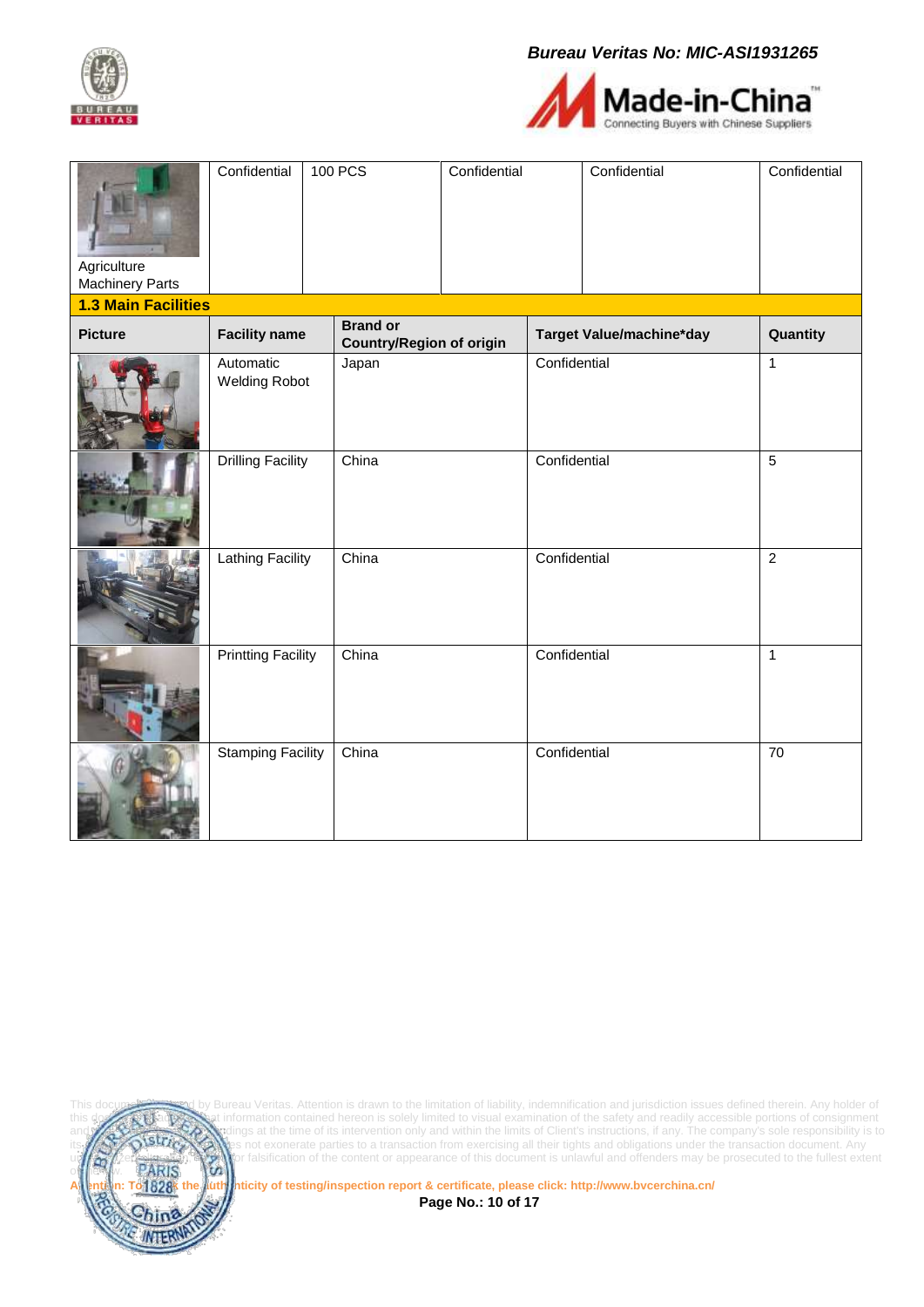



#### <span id="page-10-0"></span>**Section 2: Production Process Control**

| <b>2.1 Production Process Control</b> |                                                                                                                                     |                                                                                                                                                                                       |  |  |
|---------------------------------------|-------------------------------------------------------------------------------------------------------------------------------------|---------------------------------------------------------------------------------------------------------------------------------------------------------------------------------------|--|--|
| <b>Item</b>                           | <b>Content</b>                                                                                                                      | <b>Observations /Comments</b>                                                                                                                                                         |  |  |
| 1                                     | Product R&D capacity                                                                                                                | Own brand<br>$\Box$<br>$\boxtimes$ ODM<br>$\boxtimes$ oem                                                                                                                             |  |  |
| $\overline{2}$                        | Are the environmental conditions, such as tidiness<br>and cleanliness being controlled and suitable for<br>the operation performed? | $\Box$ Very tidy<br>$\boxtimes$ Normal<br>$\Box$ Need to improve<br>$\Box$ Very poor                                                                                                  |  |  |
| 3                                     | Are the necessary items /documents provided at<br>appropriate location and under control?                                           | $\Box$ Work Instructions /procedures<br>Workmanship standard /acceptance<br>Golden sample /Approval sample<br>$\boxtimes$ Product picture<br>Verbal by workshop director              |  |  |
| 4                                     | Are written instructions available for incoming<br>material inspections /testing?<br>Is the relevant record maintained?             | $\Box$ Has instructions and uniformly followed<br>$\boxtimes$ Has instruction but no written records<br>Materials checked by storage staff                                            |  |  |
| 5                                     | Are written inspections /testing instructions<br>available for finished products?<br>Is the relevant record maintained?             | $\Box$ Have instructions and uniformly followed<br>$\boxtimes$ Have instruction but no written records<br>Finished product checked by packing staff                                   |  |  |
| 6                                     | What type of inspection is used for finished<br>products?                                                                           | $\Box$ Random inspection<br>$\Box$ Visual inspection<br>$\Box$ Function inspection<br>$\boxtimes$ 100% inspection<br>$\boxtimes$ Visual inspection<br>$\boxtimes$ Function inspection |  |  |
| $\overline{7}$                        | Are non-conforming units clearly marked/<br>segregated to prevent accidental dispatch?                                              | $\Box$ Marked and segregated<br>$\boxtimes$ Segregated but not marked clearly<br>Not found on site                                                                                    |  |  |
| 8                                     | How are the non-conforming units handled?                                                                                           | $\Box$ Repaired and re-inspection<br>$\boxtimes$ Picked out<br>Used under control<br><b>Others</b>                                                                                    |  |  |



This document is sued by Bureau Veritas. Attention is drawn to the limitation of liability, indemnification and jurisdiction issues defined therein. Any holder of this documents information contained hereon is solely limited to visual examination of the safety and readily accessible portions of consignment and **reflects the Company's sole responsibility is to** and the time of its intervention only and within the limits of Client's instructions, if any. The company's sole responsibility is to its **LAV AND STUGAN** es not exonerate parties to a transaction from exercising all their tights and obligations under the transaction document. Any und a straight the stration, the vior falsification of the content or appearance of this document is unlawful and offenders may be prosecuted to the fullest extent

**Attention: To check the authenticity of testing/inspection report & certificate, please click[: http://www.bvcerchina.cn/](http://www.bvcerchina.cn/)**

**Page No.: 11 of 17**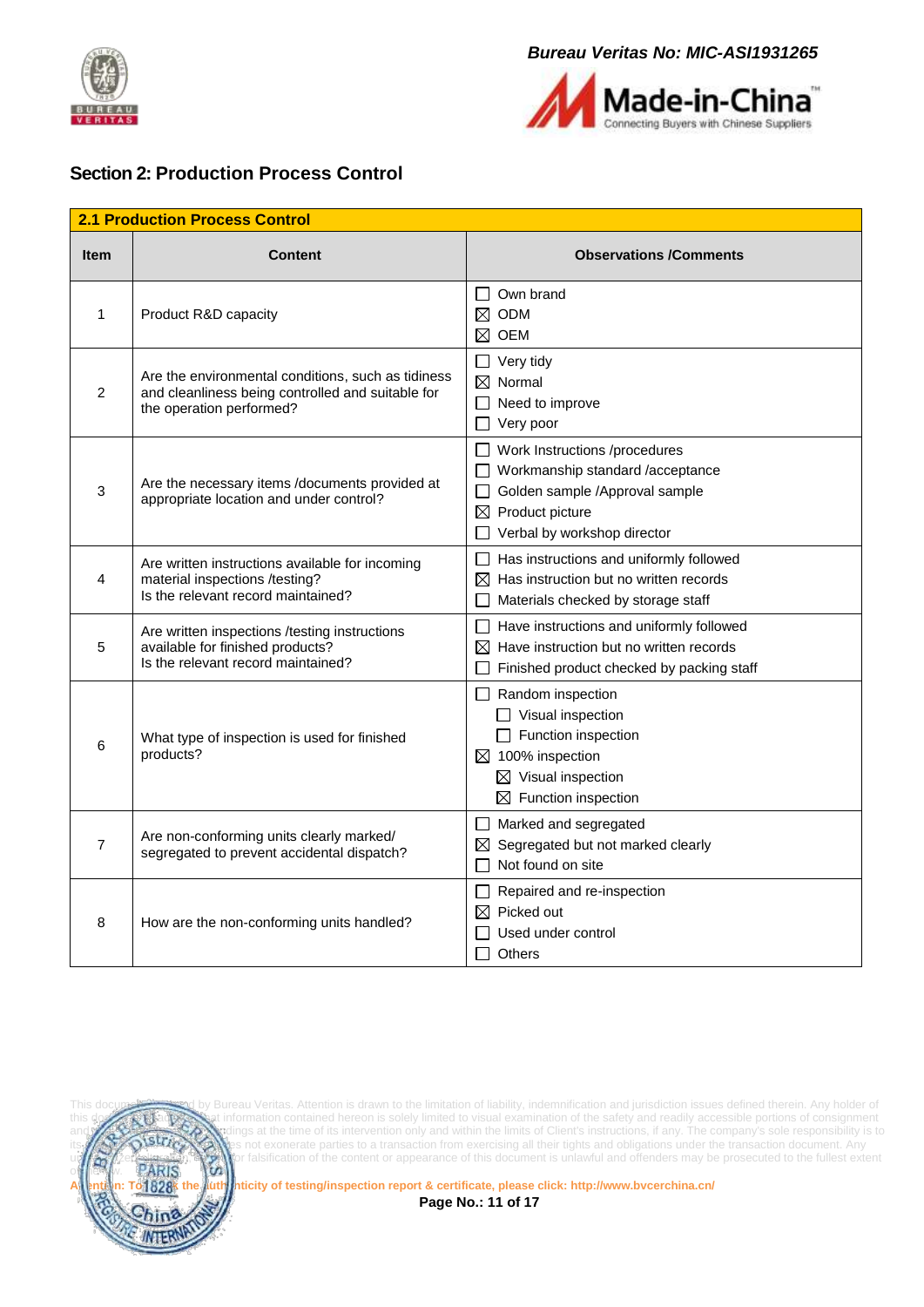



# **Part G: Working Environment**

#### <span id="page-11-1"></span><span id="page-11-0"></span>**Section 1: Working Environment**

|                | <b>1.1 Welfare Benefits</b>                                                                                                                                                          |                                                                                                                                                                                                                                                                 |
|----------------|--------------------------------------------------------------------------------------------------------------------------------------------------------------------------------------|-----------------------------------------------------------------------------------------------------------------------------------------------------------------------------------------------------------------------------------------------------------------|
| <b>Item</b>    | <b>Content</b>                                                                                                                                                                       | <b>Observations /Comments</b>                                                                                                                                                                                                                                   |
| 1              | Does the company have effective procedures<br>to verify the age of staff at the time of<br>recruitment?                                                                              | $\boxtimes$ Has written procedure and keeps adequate age<br>documents of workers<br>Has written procedure but doesn't follow records<br>Hasn't written procedure or follows records                                                                             |
| 2              | Do all workers sign employment contracts with<br>the factory?                                                                                                                        | $\boxtimes$ All workers sign employment contracts<br>Some workers sign employment contracts<br>Only management staff sign employment contracts<br>No staff sign employment contracts                                                                            |
| 3              | Is statutory contribution required for all<br>employees' social insurance (e.g. health<br>insurance, unemployment insurance, accident<br>insurance etc.) paid for by the enterprise? | $\boxtimes$ All workers have social insurance.<br>Some workers have social insurance<br>$\Box$ Only management staffs have social insurance<br>No staff have social insurance                                                                                   |
| 4              | Does the company have a clear and effective<br>policy on working hours, rest and vacations? If<br>does, please list it.                                                              | $\boxtimes$ All staffs work kept to the policy<br>$\Box$ Most of the time it keeps to the policy except midseason.<br>$\Box$ Usually needs overtime.<br>$\Box$ No relevant records for working hours<br>Describe the working hours: 9: 00-12: 00, 13: 00-17: 00 |
| 5              | Does the company pay extra remunerations<br>for all overtime work?                                                                                                                   | $\boxtimes$ For all overtime work.<br>$\boxtimes$ For official holidays<br>$\Box$ For official holidays except weekend.<br>No extra remunerations for overtime.                                                                                                 |
| 6              | Does the company have dormitories for staff?<br>If yes, please describe the condition.                                                                                               | Provide dormitories for all staff<br>Provide dormitories for workers<br>LΙ<br>$\Box$ Provide dormitories for management staff<br>$\boxtimes$ No dormitories were provided.<br>Describe the condition: No Employees Needed                                       |
|                | <b>1.2 Labor Protection</b>                                                                                                                                                          |                                                                                                                                                                                                                                                                 |
| Item           | <b>Content</b>                                                                                                                                                                       | <b>Observations /Comments</b>                                                                                                                                                                                                                                   |
| 1              | Are there uniforms for all staff in company?                                                                                                                                         | □ Yes<br>$\boxtimes$ No<br>Other                                                                                                                                                                                                                                |
| $\overline{2}$ | Is the emergency medical supplies enough<br>and easily used in workshop?                                                                                                             | $\boxtimes$ Yes<br>No<br>$\mathbf{L}$<br>Other                                                                                                                                                                                                                  |
| 3              | Does the company arrange health and safety<br>training for new workers?                                                                                                              | $\boxtimes$ Yes<br><b>No</b><br>Other                                                                                                                                                                                                                           |
| 4              | Do the workers have the appropriate<br>protective equipment during operation in<br>workshop? Such as gloves, masks.                                                                  | $\boxtimes$ Yes<br><b>No</b><br>Other                                                                                                                                                                                                                           |



This document is used by Bureau Veritas. Attention is drawn to the limitation of liability, indemnification and jurisdiction issues defined therein. Any holder of this documents information contained hereon is solely limited to visual examination of the safety and readily accessible portions of consignment and **reflects the Company's sole responsibility is to** and the time of its intervention only and within the limits of Client's instructions, if any. The company's sole responsibility is to istrice Client and this document and this document with the meaning of the transmission condensation document. Any unaution,  $\binom{5}{10}$  or falsification of the content or appearance of this document is unlawful and offenders may be prosecuted to the fullest extent  $\overline{\text{PARIS}}$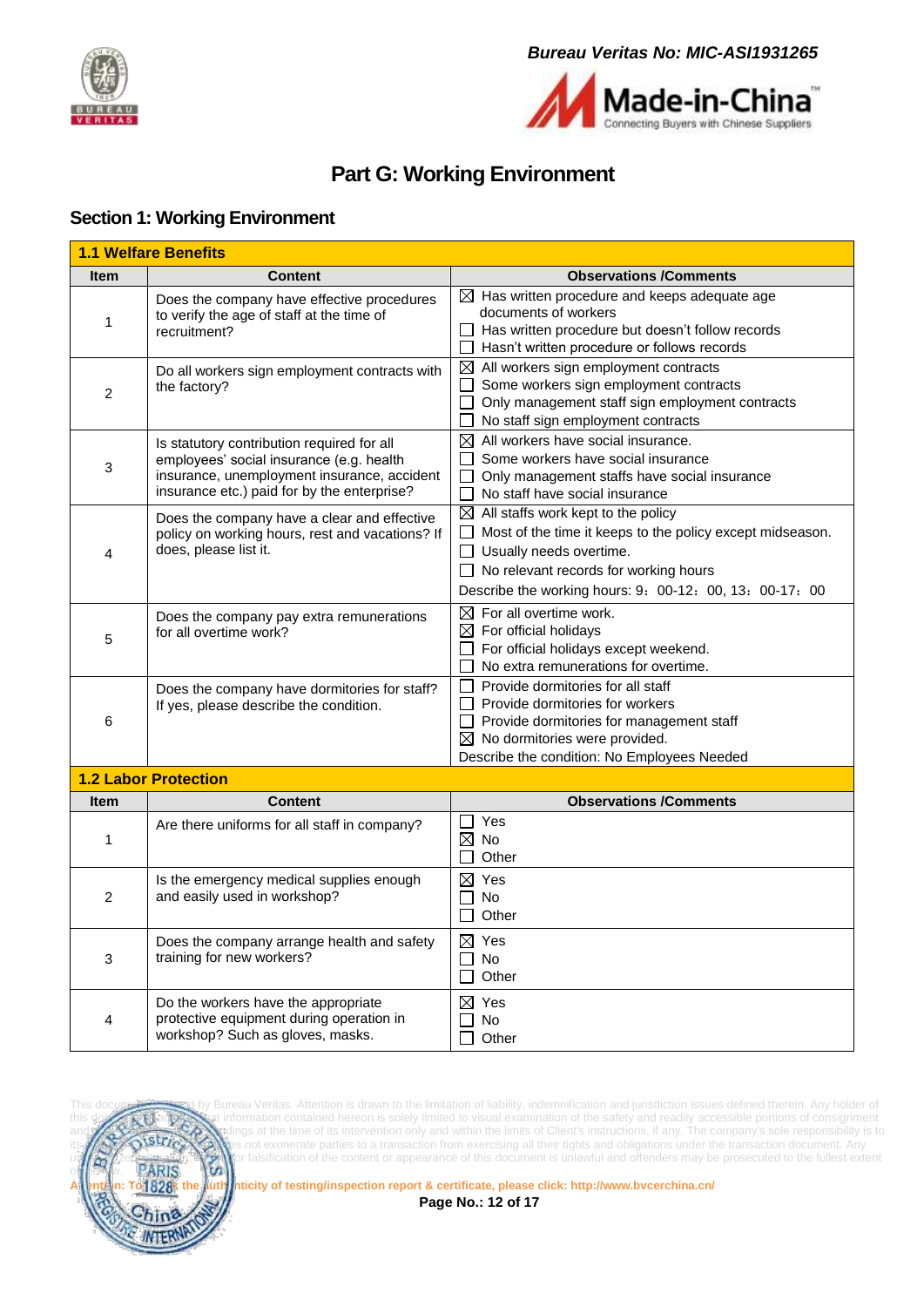



| I Is there training needed and carried out for fire $\vert \boxtimes$ Yes<br>protection?<br>No<br>Other |  |
|---------------------------------------------------------------------------------------------------------|--|
|---------------------------------------------------------------------------------------------------------|--|



This document is document is is in the limitation of liability, indemnification and jurisdiction issues defined therein. Any holder of this document this document is sued under the limited to visual examination of the safe this documents information contained hereon is solely limited to visual examination of the safety and readily accessible portions of consignment and **reflects the Company's sole responsibility is to** and the time of its intervention only and within the limits of Client's instructions, if any. The company's sole responsibility is to its **LAV AND STUGAN** es not exonerate parties to a transaction from exercising all their tights and obligations under the transaction document. Any und a straight the stration, the vior falsification of the content or appearance of this document is unlawful and offenders may be prosecuted to the fullest extent

**A 1828** K the **authenticity of testing/inspection report & certificate, please click[: http://www.bvcerchina.cn/](http://www.bvcerchina.cn/)** 

**Page No.: 13 of 17**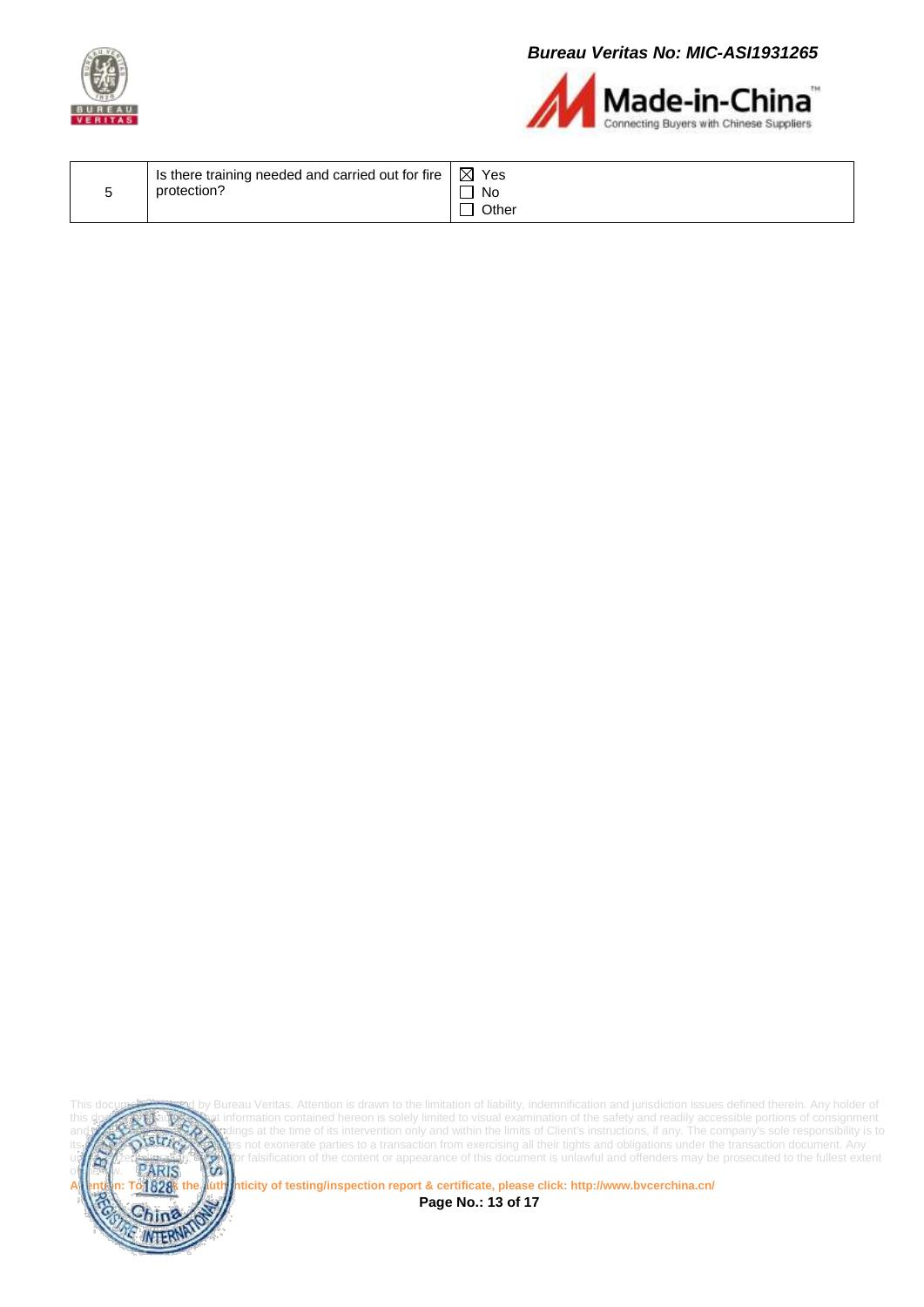



# **Part H: Energy Saving and Emission Reduction**

### <span id="page-13-1"></span><span id="page-13-0"></span>**Section 1: Environmental Management**

| <b>1.1 Environmental Management</b> |                                                                   |                                                                                                                               |  |  |
|-------------------------------------|-------------------------------------------------------------------|-------------------------------------------------------------------------------------------------------------------------------|--|--|
| <b>Item</b>                         | <b>Content</b>                                                    | <b>Observations /Comments</b>                                                                                                 |  |  |
|                                     | Environmental Management System                                   | ISO 14001 Certificate<br>Cleaner production management<br>$\boxtimes$ NIL                                                     |  |  |
| 2                                   | <b>Environmental Impact Assessment</b>                            | The Report of Environmental impact assessment is<br>approved by EPA.<br>$\boxtimes$ NIL                                       |  |  |
| 3                                   | Check and Acceptance of Completed<br><b>Constructive Projects</b> | The Report Completed Constructive Projects Inspection<br>and Acceptance is approved.<br>$\boxtimes$ NIL                       |  |  |
| 4                                   | "Three Simultaneity" for Environmental<br>protection              | The Report of "Three Simultaneity" for Environmental<br>protection Inspection and Acceptance is available.<br>$\boxtimes$ Nil |  |  |

#### <span id="page-13-2"></span>**Section 2: Water, Gas and Noise Control**

| <b>2.1 Water, Gas and Noise Control</b> |                                              |                                                                                                                                                                                                                                                |  |  |
|-----------------------------------------|----------------------------------------------|------------------------------------------------------------------------------------------------------------------------------------------------------------------------------------------------------------------------------------------------|--|--|
| <b>Item</b>                             | <b>Content</b>                               | <b>Observations /Comments</b>                                                                                                                                                                                                                  |  |  |
|                                         | Water-intaking                               | Water-intaking license<br>No water-intaking license<br>No water taken from natural water body<br>$\bowtie$                                                                                                                                     |  |  |
| $\mathcal{P}$                           | Waste water                                  | Water-draining license or contract<br>Having carried out waste water treatment before draining<br>Having carried out waste water monitoring and the result of<br>which being within the standard limit<br>No detail activities were found<br>⊠ |  |  |
| 3                                       | Emission to air                              | Air pollutant emission license<br>Having carried out air pollutant emission monitoring and<br>the result of which being within the standard limit<br>No detail activities were found to reduce emission to air<br>ΙX                           |  |  |
| 4                                       | Classification and Recycling for solid waste | Having applied trash classification recycling<br>Having special warehouse for hazardous waste<br>No detail activities were found<br>M                                                                                                          |  |  |
| 5                                       | Noise                                        | The company carried out noise monitoring and the result of<br>which being within the standard limit one time per year<br>No detail activities were found<br>ΙX                                                                                 |  |  |



Bureau Veritas. Attention is drawn to the limitation of liability, indemnification and jurisdiction issues defined therein. Any holder of this document is advised that information contained hereon is solely limited to visual examination of the safety and readily accessible portions of consignment and reflects the time of its intervention only and within the limits of Client's instructions, if any. The company's sole responsibility is to **strick the structions** of exemples the transaction document. Any not exonerate parties to a transaction from exercising all their tights and obligations under the transaction document. Any unauthorized alteration of the content or appearance of this document is unlawful and offenders may be prosecuted to the fullest extent<br>**PARIS** 

**Attention: To check the authenticity of testing/inspection report & certificate, please click[: http://www.bvcerchina.cn/](http://www.bvcerchina.cn/) Page No.: 14 of 17**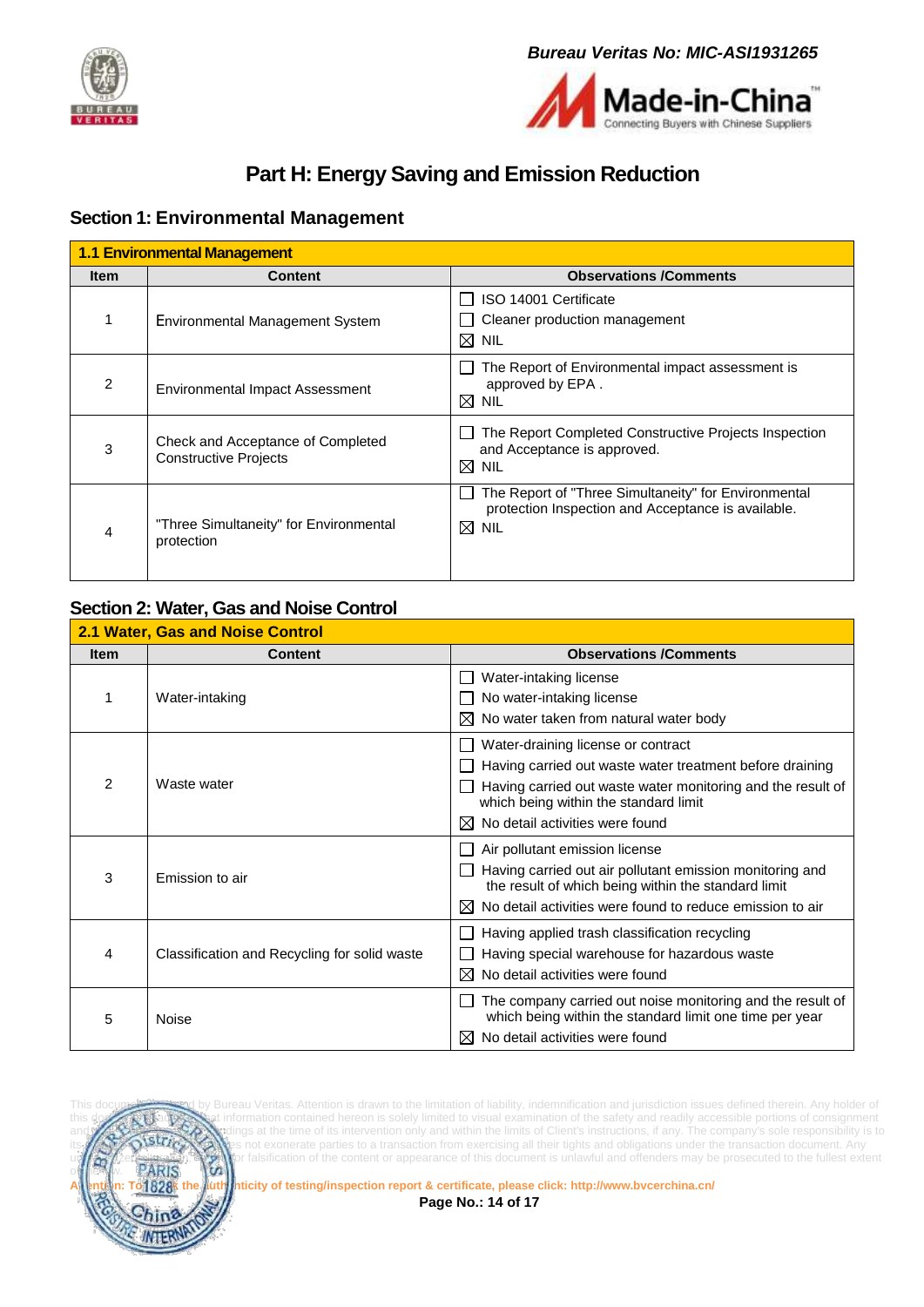



# **Part J: Photos**

<span id="page-14-1"></span><span id="page-14-0"></span>



Bureau Veritas. Attention is drawn to the limitation of liability, indemnification and jurisdiction issues defined therein. Any holder of this document is advised that information contained hereon is solely limited to visual examination of the safety and readily accessible portions of consignment and reflects the time of its intervention only and within the limits of Client's instructions, if any. The company's sole responsibility is to a transaction from exercising all their tights and obligations under the transa not exonerate parties to a transaction from exercising all their tights and obligations under the transaction document. Any undergridn;  $\frac{1}{10}$  or falsification of the content or appearance of this document is unlawful and offenders may be prosecuted to the fullest extent<br>PARIS

**Attention: To check the authenticity of testing/inspection report & certificate, please click[: http://www.bvcerchina.cn/](http://www.bvcerchina.cn/)**

**Page No.: 15 of 17**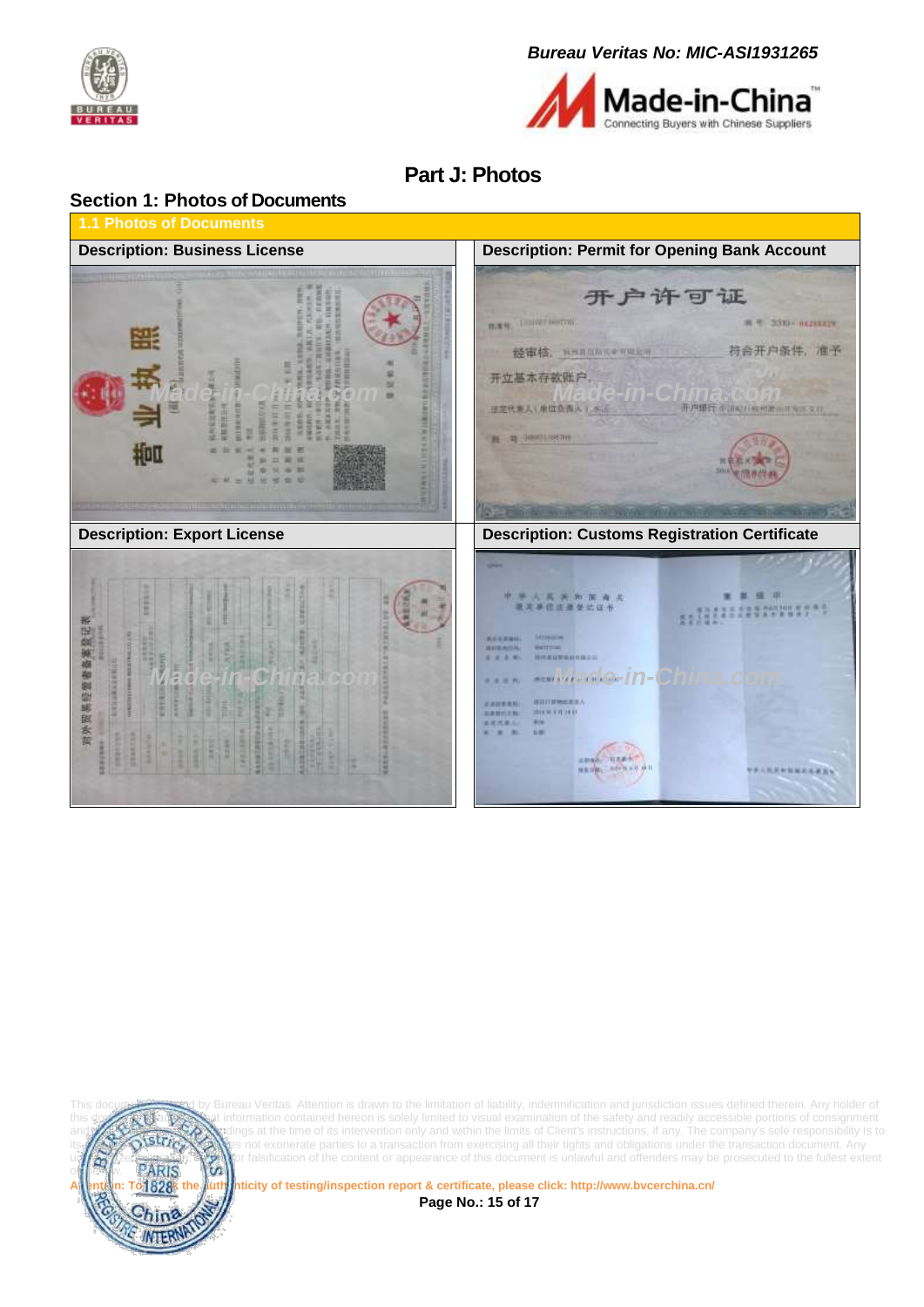



#### <span id="page-15-0"></span>**Section 2: Photos of Company**





Bureau Veritas. Attention is drawn to the limitation of liability, indemnification and jurisdiction issues defined therein. Any holder of the document information contained hereon is solely limited to visual examination of the safety and readily accessible portions of consignment **AN** indings at the time of its intervention only and within the limits of Client's instructions, if any. The company's sole responsibility is to **intervention** only and within the limits of Client's instructions, if any. not exonerate parties to a transaction from exercising all their tights and obligations under the transaction document. Any unaution,  $\binom{5}{10}$  or falsification of the content or appearance of this document is unlawful and offenders may be prosecuted to the fullest extent  $\overline{\text{PARIS}}$ 

**Attention: To check the authenticity of testing/inspection report & certificate, please click[: http://www.bvcerchina.cn/](http://www.bvcerchina.cn/) Page No.: 16 of 17**